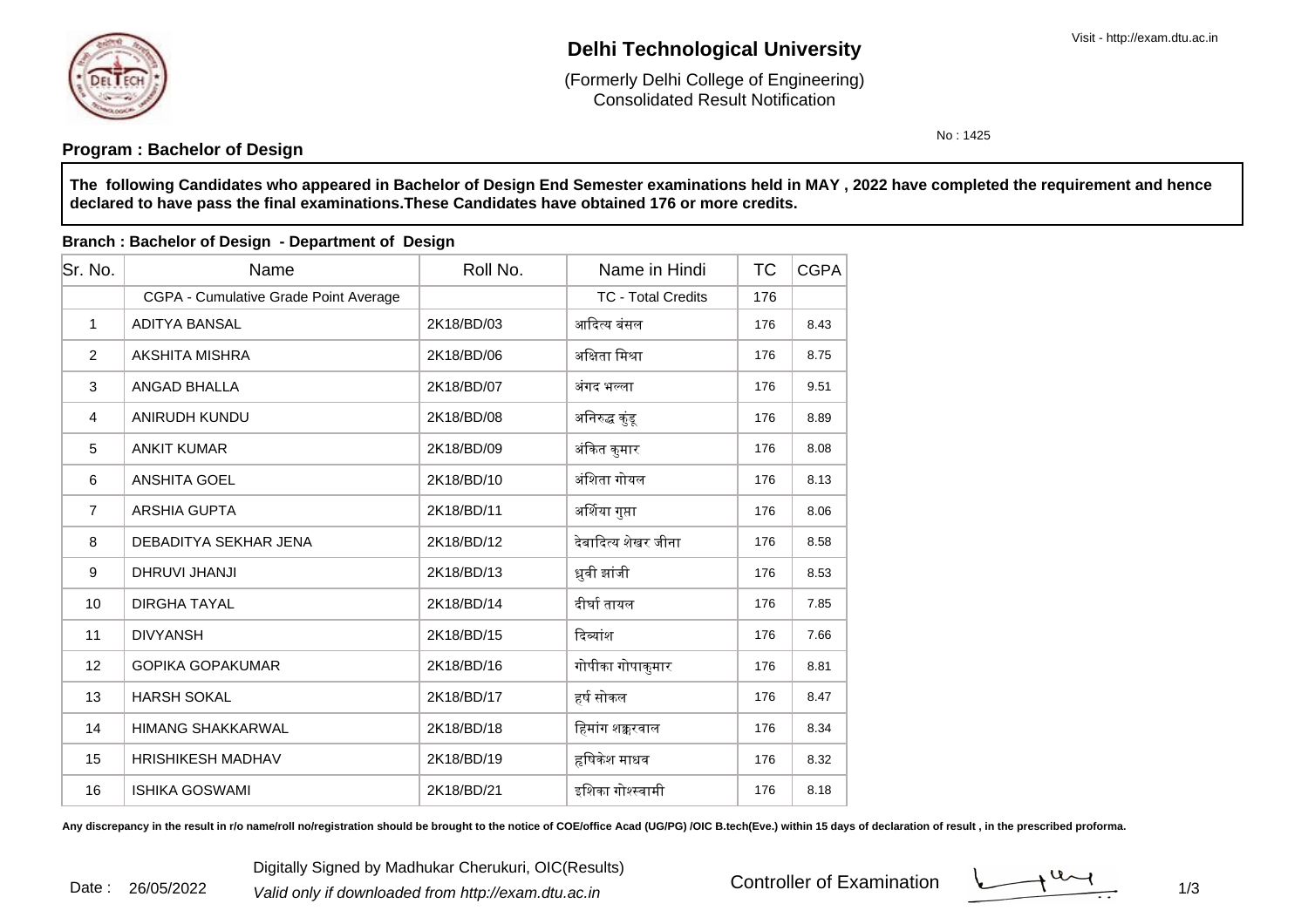

Date : 26/05/2022

# **Delhi Technological University**

Consolidated Result Notification(Formerly Delhi College of Engineering)

No : 1425

## **Program : Bachelor of Design**

**The following Candidates who appeared in Bachelor of Design End Semester examinations held in MAY , 2022 have completed the requirement and hencedeclared to have pass the final examinations.These Candidates have obtained 176 or more credits.**

| Sr. No. | Name                                  | Roll No.   | Name in Hindi             | <b>TC</b> | <b>CGPA</b> |
|---------|---------------------------------------|------------|---------------------------|-----------|-------------|
|         | CGPA - Cumulative Grade Point Average |            | <b>TC - Total Credits</b> | 176       |             |
| 17      | <b>KANISHK GAUTAM</b>                 | 2K18/BD/25 | कनिष्क गौतम               | 176       | 7.55        |
| 18      | <b>KARTIK BASUMATARY</b>              | 2K18/BD/26 | कार्तिक बसुमत्री          | 176       | 7.50        |
| 19      | KASHYAP JYOTI DUTTA                   | 2K18/BD/27 | कश्यप ज्योति दत्ता        | 176       | 7.49        |
| 20      | <b>KETAN PRAJAPATI</b>                | 2K18/BD/28 | केतन प्रजापति             | 176       | 7.58        |
| 21      | MIMANSA TRIPATHI                      | 2K18/BD/30 | मीमांसा त्रिपाठी          | 176       | 8.20        |
| 22      | MITHRAVINDA KG                        | 2K18/BD/31 | मिथ्रविंदा के जी          | 176       | 8.01        |
| 23      | <b>NAMAN CHADHA</b>                   | 2K18/BD/32 | नमन चड्ढा                 | 176       | 8.40        |
| 24      | <b>NIPUN SHARMA</b>                   | 2K18/BD/33 | निपुन शर्मा               | 176       | 8.43        |
| 25      | <b>PRANOY KANUNGO</b>                 | 2K18/BD/34 | प्रणय कानूनगो             | 176       | 8.72        |
| 26      | <b>PRASHANT SINGH</b>                 | 2K18/BD/35 | प्रशांत सिंह              | 176       | 7.80        |
| 27      | RAGHAV BYALA                          | 2K18/BD/38 | राघव ब्याला               | 176       | 8.78        |
| 28      | <b>SAHIL R</b>                        | 2K18/BD/40 | साहिल आर                  | 176       | 9.06        |
| 29      | <b>SALAVADHI SAGAR</b>                | 2K18/BD/41 | सल्वाधि सागर              | 176       | 6.72        |
| 30      | <b>SAMRIDH GUPTA</b>                  | 2K18/BD/42 | समृद्ध गुप्ता             | 176       | 7.70        |
| 31      | SAOUMYA MANDHAR                       | 2K18/BD/43 | सौम्या मंधार              | 176       | 8.28        |
| 32      | <b>SNEHAL KUMAR</b>                   | 2K18/BD/45 | स्नेहल कुमार              | 176       | 8.07        |

#### **Branch : Bachelor of Design - Department of Design**

Any discrepancy in the result in r/o name/roll no/registration should be brought to the notice of COE/office Acad (UG/PG) /OIC B.tech(Eve.) within 15 days of declaration of result , in the prescribed proforma.

Digitally Signed by Madhukar Cherukuri, OIC(Results)<br><sup>2</sup> Valid only if downloaded from http://exam.dtu.ac.in Controller of Examination

Controller of Examination

 $\frac{1}{2}$  2/3